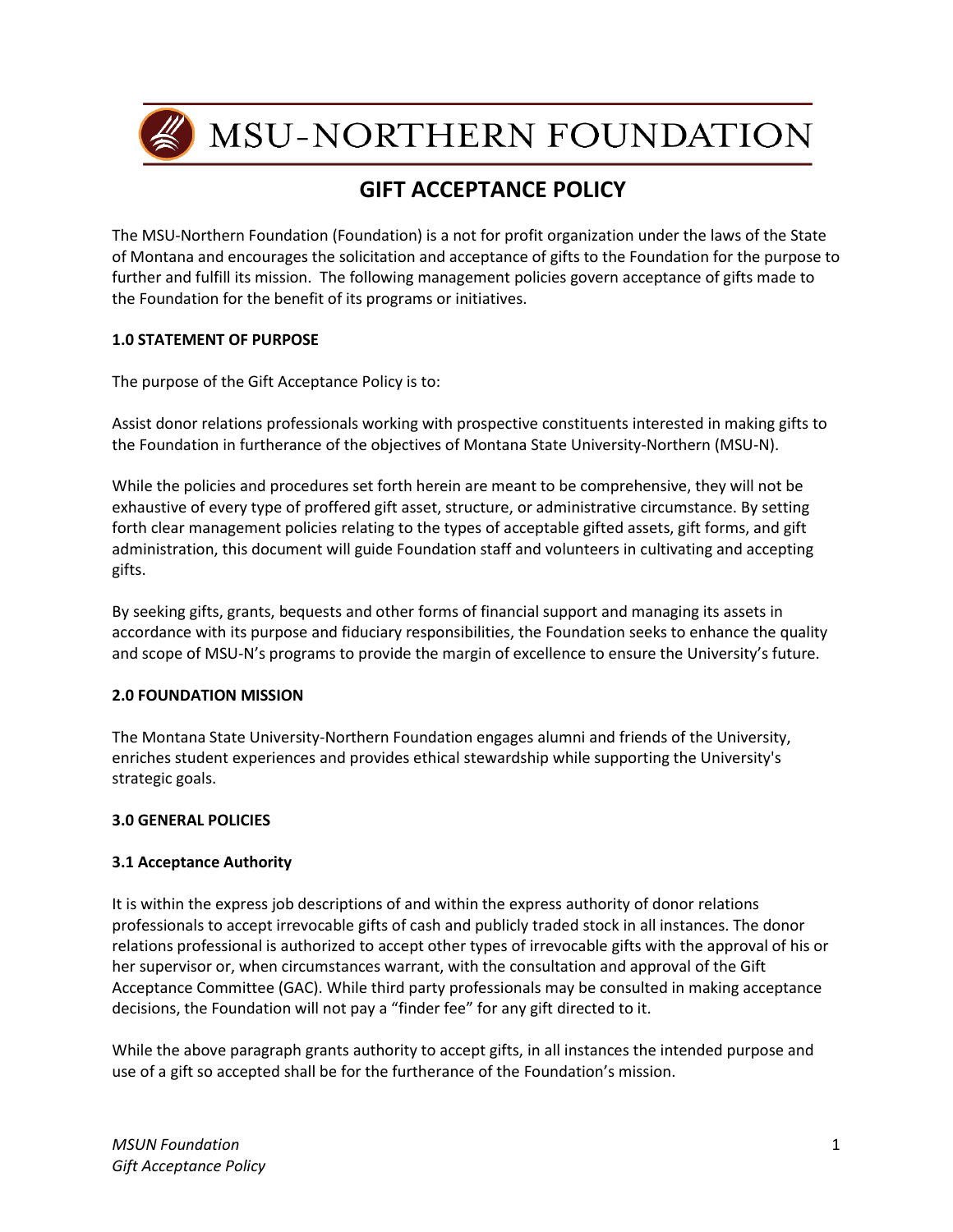# **3.2 Acceptance Requirements**

In determining the appropriateness of acceptance, a donor relations professional shall consult management policies, policies governing instruments, spending, income, allocation, disbursement and fee assessment policy.

As part of the acceptance procedure, the donor relations professional or other appropriate Foundation staff will obtain from the donor, a clear and documented understanding as to the donor's intended charitable purpose of the gift which must promote the objective of MSU-N or further the ability of the Foundation to promote the objectives of MSU-N. Prior to accepting irrevocable non‐cash gifts or gifts of non‐negotiable securities, the donor relations professional, in consultation with his or her supervisor, and accounting staff, shall determine all potential liabilities and costs associated with the gift. If the gift is to be retained by the Foundation or MSU-N, cost, liability or other issues related to future operation and financial responsibility for the asset shall be clearly documented.

Gifts accepted by the Foundation shall be receipted and substantiated according to IRS regulations and pursuant to the Foundation accounting policies and procedures. The Foundation may solicit an independent appraisal for accounting and reporting purposes.

## **3.3 Declining Gifts**

Gifts shall not be accepted if doing so is in contravention of applicable federal or state laws or Foundation policies. If a gift is declined, that decision shall be communicated to the donor and, where appropriate, to his/her advisors in a timely manner. The offer and non‐acceptance of the gift will be made part of the donor's permanent record.

#### **3.4 Documenting Gifts**

In all events of a major gift to the Foundation, defined as at least \$25,000, the gift shall be documented to the donor's permanent record in the following manner:

#### Pledge

In most instances a gift to support the purpose of an existing fund held by the Foundation shall be documented through the signed completion of a pledge form. Upon completion of a pledge form, including any supplemental gift verification documentation, the pledge form shall be submitted to the Director of Finance.

#### Gift Agreement

In instances where a donor's gift will establish a new fund or project, the specific terms of the gift, including the donor's and Foundation's respective obligations, shall be documented with a Gift Agreement or Deferred Gift Agreement, as is appropriate. In most instances, a draft of the Gift Agreement shall be prepared and presented to the donor prior to acceptance of the gift.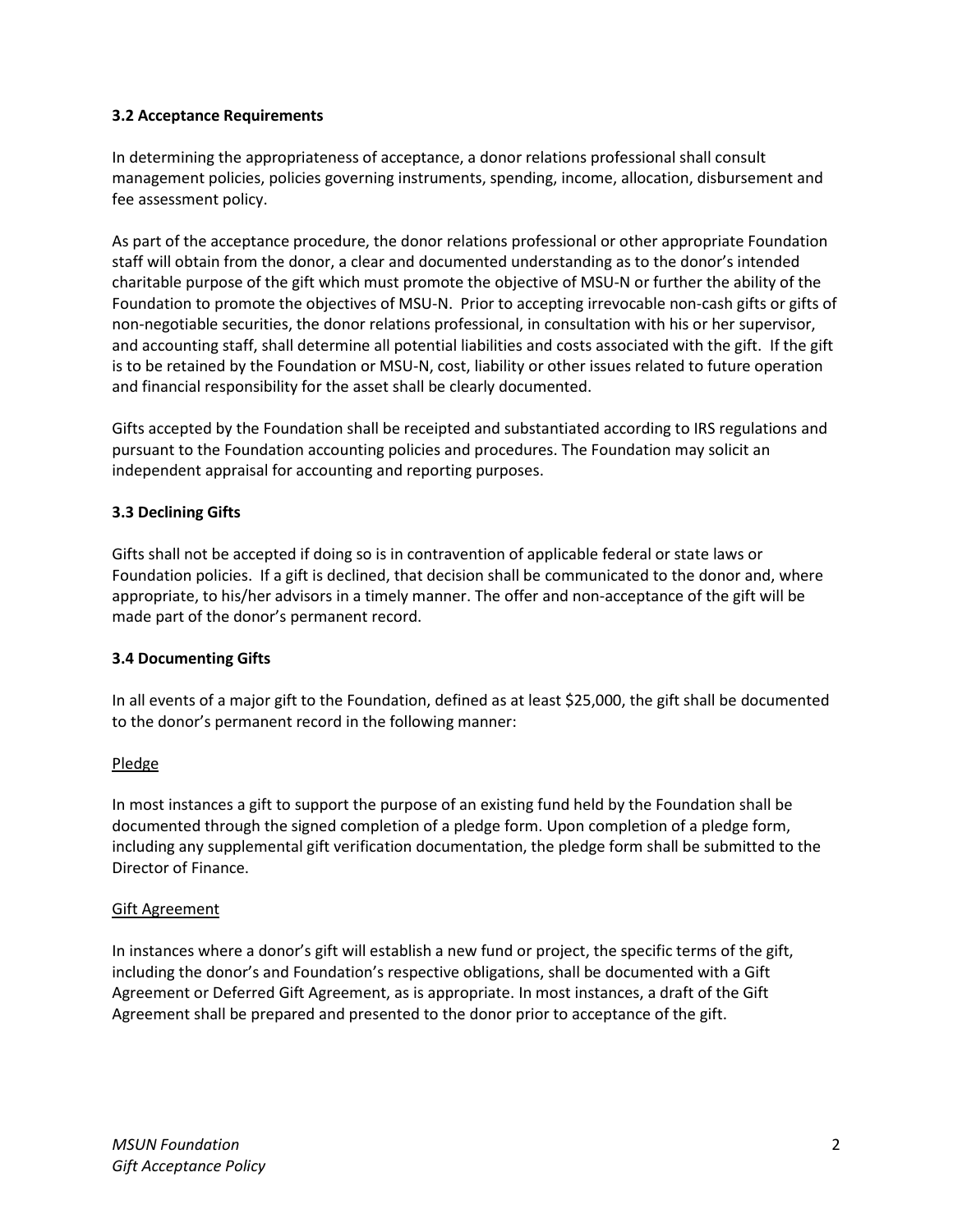# Amended Gift Agreement

In the event that during the relationship with the donor the terms of an existing Gift Agreement need to be revised, the donor relations professional shall seek to amend the existing Agreement in the same manner as is used to request a Gift Agreement. Should a donor be incapacitated, has passed away or cannot be located, the Foundation can review and reassess the best use of funds and find the closest match to the donor's initial intent. These reallocations of funds should be reviewed and signed by the Board Chair and Executive Director and in certain cases go before the Board of Trustees for further approval. If funds are designated for a program that the University no longer offers, together with the Chancellor or Dean, the Foundation will reallocate those funds to the best program match.

# **4.0 GIFTS ACCEPTED AND ACCEPTANCE CRITERIA**

Subject to the standards set forth below, the following types of gifts may be accepted by the Foundation. In evaluating a proffered gift, the donor relations professional shall utilize the following criteria:

o Fees

Foundation fees for capital campaign are to be assessed by the Executive Director and recommended to the board for approval. The Foundation reserves the right to review all donations and make exceptions as seen fit. A one-time 5% fee is taken for endowments upon reaching or exceeding \$10,000 minimum to be fully endowed.

o Cash

Cash or its equivalent (check, money order, credit/debit card transfer, etc.) is acceptable in any form. Checks should be made payable to MSU-Northern Foundation and mailed or delivered to the Foundation's administrative offices located at: 305 Cowan Hall, PO Box 1691, Havre, MT 59501. If a gift cannot be mailed or delivered to the Foundation's administrative offices or must be delivered to another location, such gifts may be accepted only by an officer or donor relations professional of the Foundation. All cash gifts are irrevocable.

o Securities

#### **Publicly Traded Stock and Securities**

Marketable securities traded on the New York Stock Exchange, American Stock Exchange, the NASDAQ, or over the counter can be accepted by the Foundation. In most instances, all marketable securities will be sold upon receipt by the Foundation, or its representatives. In no event may an employee, director, volunteer, or other representative of the Foundation commit to the long‐term or perpetual retention of gifted securities. In the event that a donor requests such accommodation, no assurance may be given to the donor without the prior consent of the GAC.

Gifts of mutual funds may be made to the Foundation. Mutual fund shares will be redeemed by the Foundation or its representatives as soon as practical. In no event may an employee, director, volunteer, or other representative of the Foundation commit to the long‐term or perpetual retention of gifted securities. In the event that a donor requests such accommodation, no assurance may be given to donor without the prior consent of the GAC.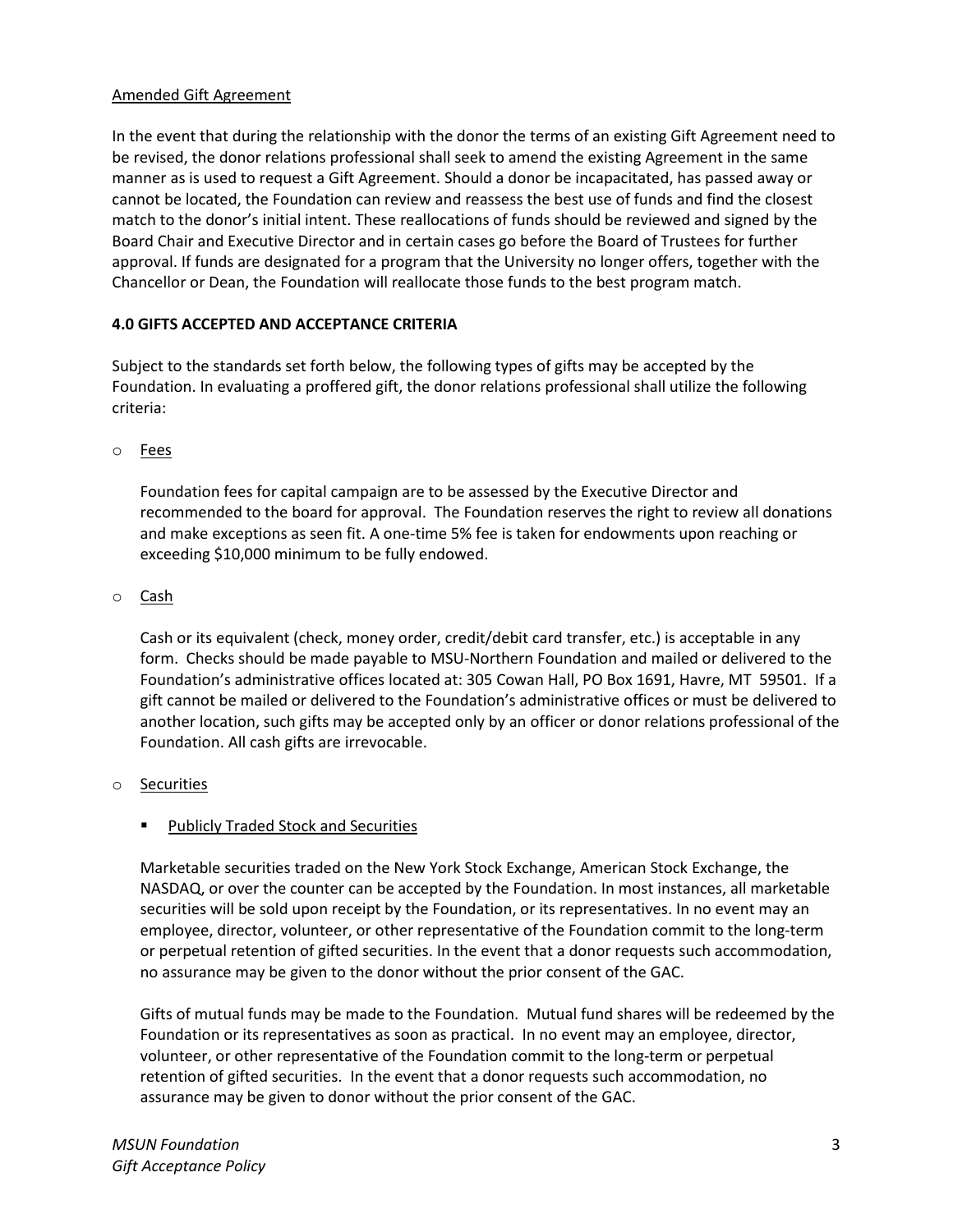The Foundation will not accept stock or securities that are subject to a contract for sale entered into prior to the gift being executed and accepted or a gift that obligates the Foundation to sell the stock to a designated party.

# **Example 1** Closely Held Securities

Closely held securities include, but are not limited to, debt/equity positions in non-publicly traded companies and ownership interests in LLPs, LLCs, or other private and/or non‐publicly traded businesses. Closely held securities may be accepted by the Foundation, but only following a thorough examination and in consultation with the GAC. Gifts of closely held securities shall be examined in light of the following:

- Restrictions that affect liquidity;
- Marketability considerations; and
- Tax impact and considerations in connection to either accepting the property or sale of the shares.

Closely held securities will be redeemed by the Foundation or its representatives as soon as practical. In no event may an employee, director, volunteer, or other representative of the Foundation commit to the long‐term or perpetual retention of gifted closely held securities. In the event that a donor requests such accommodation, no assurance may be given to the donor without the prior consent of the GAC.

If required for any purpose, the donor will provide the Foundation with a qualified appraisal, at the donor's expense. The Foundation reserves the right to perform an independent appraisal by a party who is not affiliated with the donor and is selected by the Foundation.

The Foundation will not accept closely held securities that are subject to a contract for sale entered into prior to the gift being executed and accepted or a gift that obligates the Foundation to sell the shares to a designated party.

# Restricted Stock

Restricted stock is generally acquired through an employee stock option plan or other private means and which may not be transferred or may be transferred with limiting restrictions and subject to SEC regulations. Restricted stock securities may be accepted by the Foundation, but only following a thorough examination and in consultation with the GAC. Gifts of restricted stock shall be examined in light of the following:

- Restrictions that affect liquidity;
- Marketability considerations; and
- Tax impact and considerations in connection to either accepting the property or sale of the shares.

Restricted stock will be redeemed by the Foundation, or its representatives, as soon as practical. In no event may an employee, director, volunteer, or other representative of the Foundation commit to the long‐term or perpetual retention of gifted restricted stock. In the event that a donor requests such accommodation, no assurance may be given to donor without the prior consent of the GAC.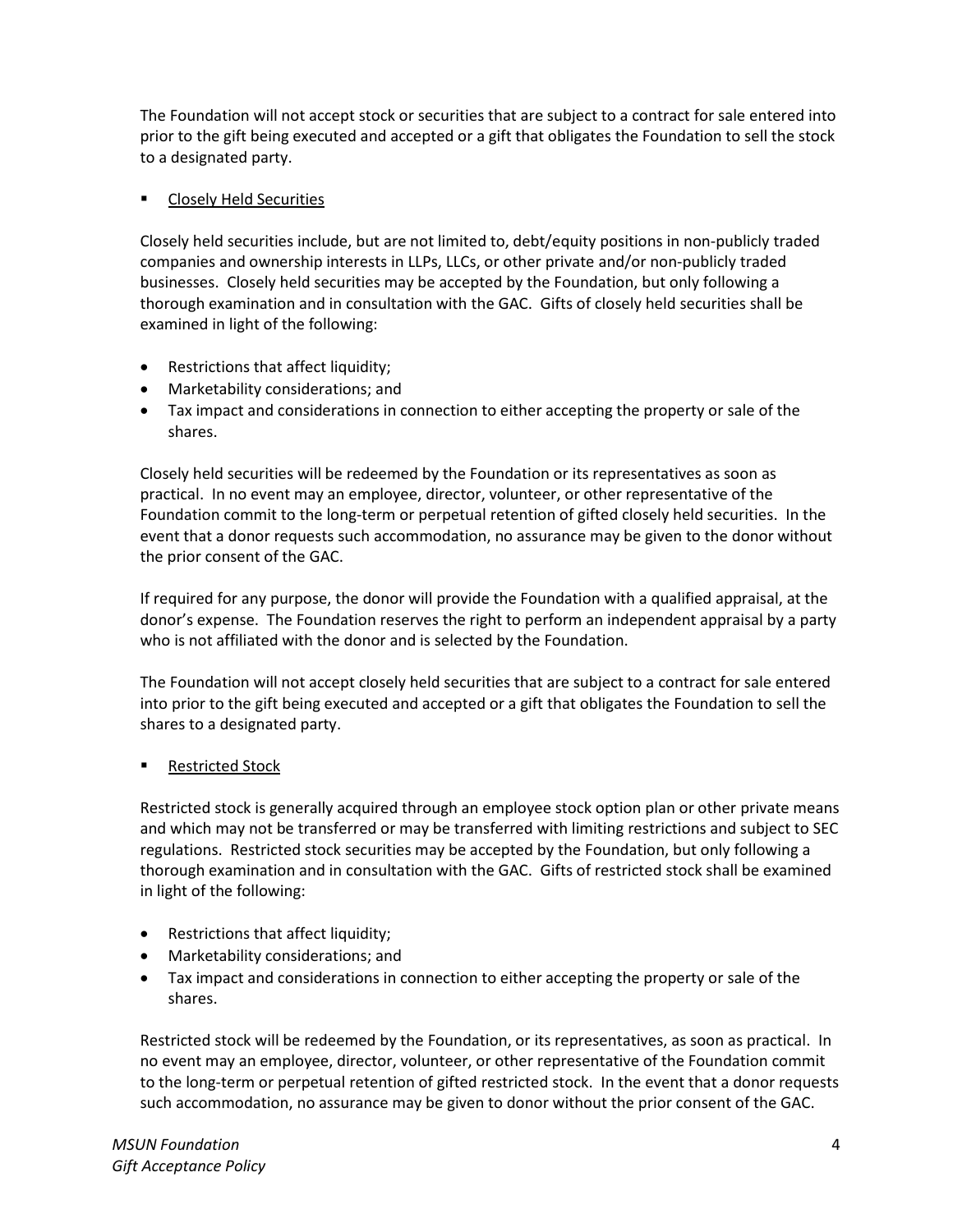If required for any purpose, the donor will provide the Foundation with a qualified appraisal, at the donor's expense. The Foundation reserves the right to perform an independent appraisal by a party who is not affiliated with the donor and is selected by the Foundation.

The Foundation will not accept restricted stock that is subject to a contract for sale entered into prior to the gift being executed and accepted or a gift that obligates the Foundation to sell the shares to a designated party.

## o Savings Bonds

Under current Treasury regulation, savings bonds cannot be transferred to the Foundation during the life of the donor/owner. In the event that a donor seeks or desires to make a gift of savings bonds, he or she should be encouraged to make a bequest with the bond(s). The Donor relations professional shall be responsible for also verifying that there is no co-owner that would impede timely distribution upon the donor's death.

## o Real Estate

Gifts of real estate are typically accepted with the understanding that they will be liquidated as soon as possible. Maintaining revenue-earning real estate must be approved by the Board of Trustees. All gifts of real estate require approval of the GAC and Board of Trustees.

## o Gifts in Kind

A gift in kind is defined as a non‐cash or non‐cash equivalent irrevocable gift. This may include gifts of art, books, jewelry, equipment, services, livestock, software, or other intellectual property. Gifts in kind warrant special consideration as they may obligate the Foundation to retain the property in perpetuity as they may be perishable or require special facilities or security to safeguard the property. It is the policy of the Foundation to liquidate items received as gifts in kind. If the gift is intended to be put in service, the donor relations professional must coordinate with the appropriate MSU-N department prior to acceptance.

Acceptance may be made only after thorough examination of the following criteria:

- Property use in light of the Foundation mission;
- Any donor requested restrictions on the use, display, or disposition of the property; and
- Carrying costs incurred by the Foundation if property is accepted.

In all instances, all other gift acceptance policies and procedures shall be in effect. Acceptance of gift in kind property shall be documented by the appropriate donor relations professional.

In the event that the property will be retained by the Foundation for a determined period of time for Foundation related purposes, only an officer of the Foundation may communicate the terms and conditions of such commitment to the donor. Donor relations professionals are not authorized to guarantee acceptance or retention of gift in kind property. Once gift in kind property is accepted for a related purpose and will be put in use by the Foundation, the Controller shall insure the property with the proper documentation of coverage to the donor's permanent record or master file within fifteen (15) days of receipt of the Gift in Kind report.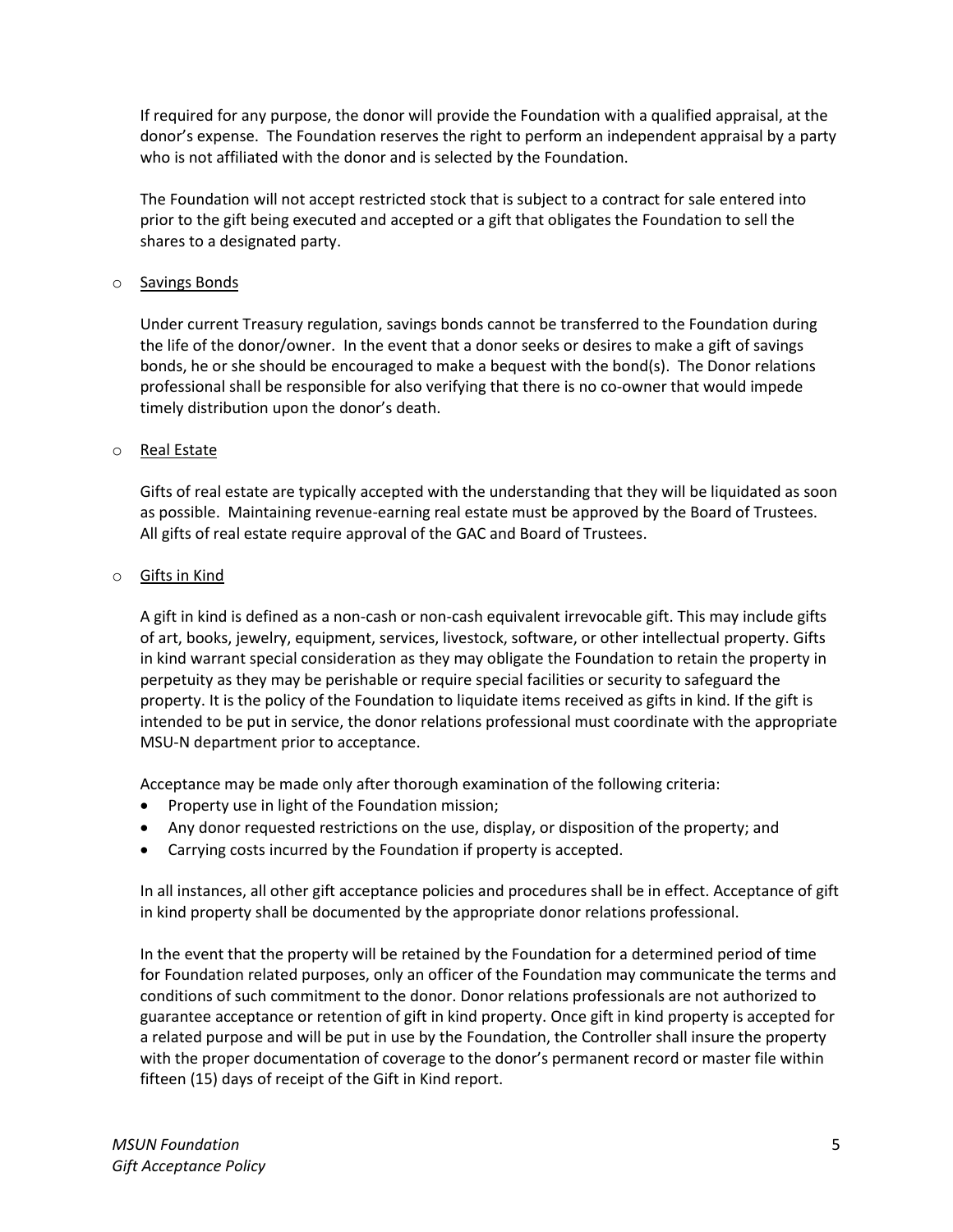If required for any purpose, the donor will provide the Foundation with a qualified appraisal, at the donor's expense. The Foundation reserves the right to perform an independent appraisal by a party who is not affiliated with the donor and is selected by the Foundation.

In the event that gift in kind property is accepted by the Foundation, but shall be put in use by MSU-N, the donor relations professional shall coordinate with MSU-N personnel to oversee the proper delivery of the property. Upon confirmation of delivery, the donor relations professional shall confirm Foundation gift processing is complete through the receipting process.

#### o Life Insurance

Revocable Gift: In the event that a donor makes a gift by naming the Foundation as beneficiary of any life insurance policy, such gifts shall be recorded as revocable gifts.

Irrevocable Gift: A donor may make an irrevocable gift of life insurance by transferring both the ownership of a policy and beneficiary designation of a policy to the Foundation. In determining whether a policy may be accepted by the Foundation, the following considerations must be evaluated:

- Type of policy offered Term or Whole Life. In general, term policies will not be accepted.
- Status of Policy offered Paid up or Premium Due. In the event that a gifted policy shall have premiums due, it is the expectation that the donor will make future premium payments, which shall be made through the Foundation and treated as an additional cash gift in the year the contribution is made.
- Foundation Options upon Receipt. With full disclosure to the donor, the Foundation reserves the right to any of the following options upon acceptance of a life insurance policy and in particular, regarding policies with premium due. If the donor stops paying the premium due, the Foundation may elect to continue the payment of premium; convert the policy to a paid up insurance policy; surrender the policy for its then existing cash value or any other option deemed appropriate.

#### o Retirement Plans

A donor may make the Foundation a beneficiary, either in whole or in part, of his or her retirement plan. This shall be a revocable gift at the time the gift is made or communicated to the Foundation.

Federal law protects spousal rights in retirement plans. In the event a donor is married, spousal rights take precedence over any beneficiary designation unless a signed waiver has been executed by the donor's spouse. In the event of a waiver, the donor relations professional shall coordinate with the OPG and the retirement plan administrator or estate counsel, as appropriate.

#### o Bequest

A bequest is defined as the written intention of a donor to leave cash or property to the Foundation after death. The written intention may be within the donor's will or trust agreement. Cash or property may be a delineated amount (specific bequest) or non‐specific amount or percentage (residual bequest).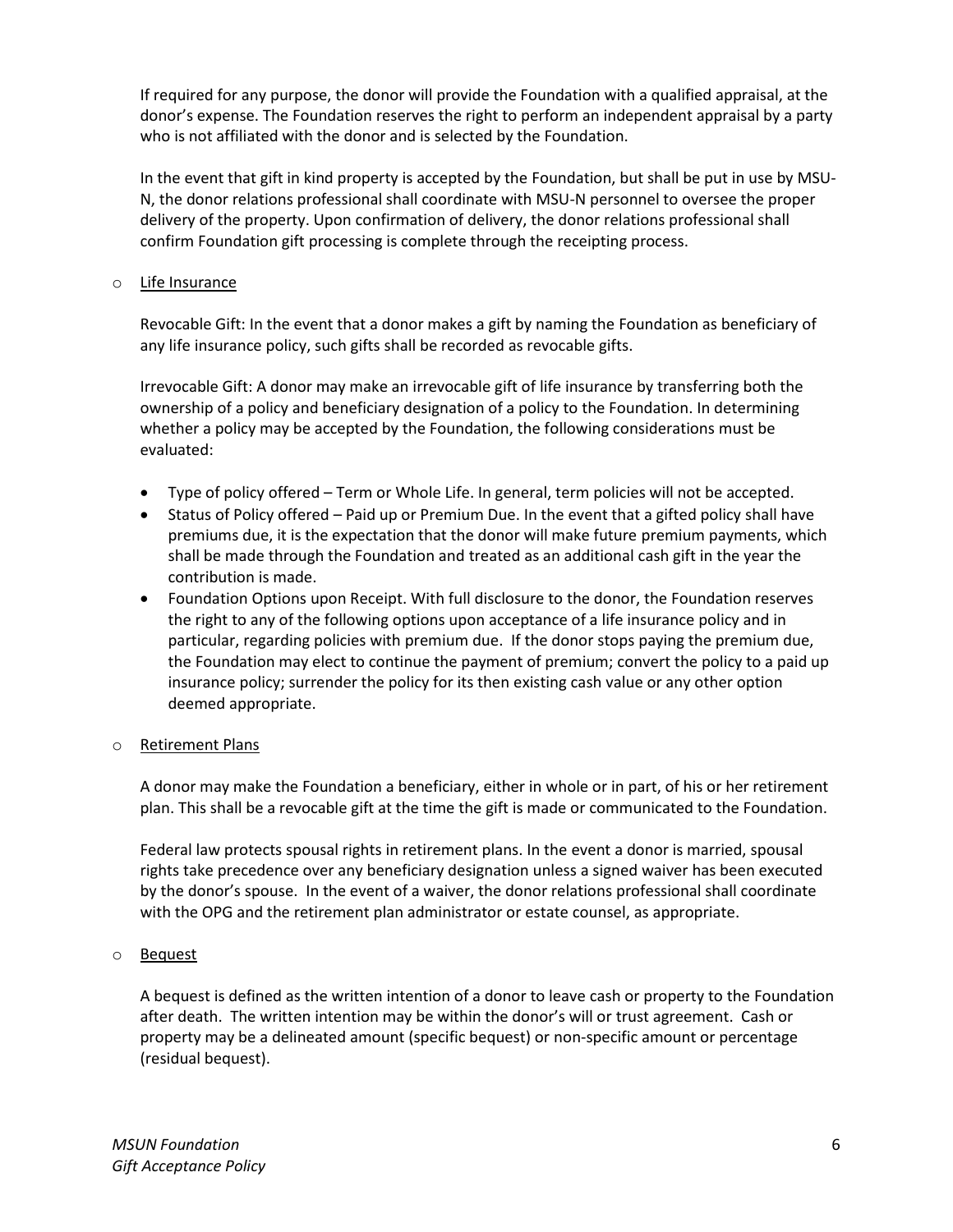In all instances, a bequest as solicited by a donor relations professional is a revocable gift. Bequests shall be made to the Foundation. In the event a bequest is made to MSU-N and not directly to the Foundation, a gift may be accepted by and distributed to MSU-N through cooperation MSU-N Vice President for Finance & Administration and MSU-N Legal Counsel. Donor's intent shall be the determining factor.

Documentation of Bequest: A donor relations professional shall seek to document the bequest intention of the donor. Documentation may include the following: written verification signed by the donor, including the type and estimated value of the bequest; a copy of the donor's will or trust agreement, or portion thereof, regarding the gift to the Foundation; signed Pledge Form; or other appropriate documentation as approved by the Executive Director.

Pursuant to the policies herein, a bequest may be memorialized through a deferred gift agreement.

Mature Bequests: Upon the death of a donor, a bequest becomes irrevocable. Collection of a bequest shall, in all instances, be coordinated through the Director of Finance. In the event that notification of a previously unknown bequest comes through a department of MSU-N to a donor relations professional, the donor relations professional must, at his or her earliest opportunity, inform the Director of Finance and facilitate communication to ascertain the donor's intent, whether gifted to the Foundation or MSU-N.

The Foundation shall determine if a previously unknown bequest can be accepted by the Foundation. The Executive Director is authorized to work with the fiduciary or personal representative of the donor's estate to effectuate the intent of the deceased donor's intent. If an agreement regarding the donor's intent cannot be reached with the donor's estate representative, the gift may be declined.

#### o Planned Giving

Planned giving is defined as the promise of a future gift to the Foundation. In some instances, a donor will receive an income stream from the gift. In all instances, planned gifts shall be coordinated with the Executive Director and the Director of Finance.

#### o Charitable Gift Annuities

Current Charitable Gift Annuities are pursuant to the following guidelines:

| Minimum Initial Amount to establish a new annuity: | \$15,000 |
|----------------------------------------------------|----------|
| Minimum age of Annuitant to start payment:         | 65       |

An annuity may be funded with cash or readily marketable securities. An annuity may be funded with other assets, only with the approval of the GAC. The annuity payments shall be based on the American Council on Gift Annuities recommended rates. The calculated recommended rate is the maximum rate that will be offered, although a donor and the Foundation may negotiate a lower rate.

#### o Deferred Charitable Gift Annuities

Deferred Charitable Gift Annuities are pursuant to the following guidelines: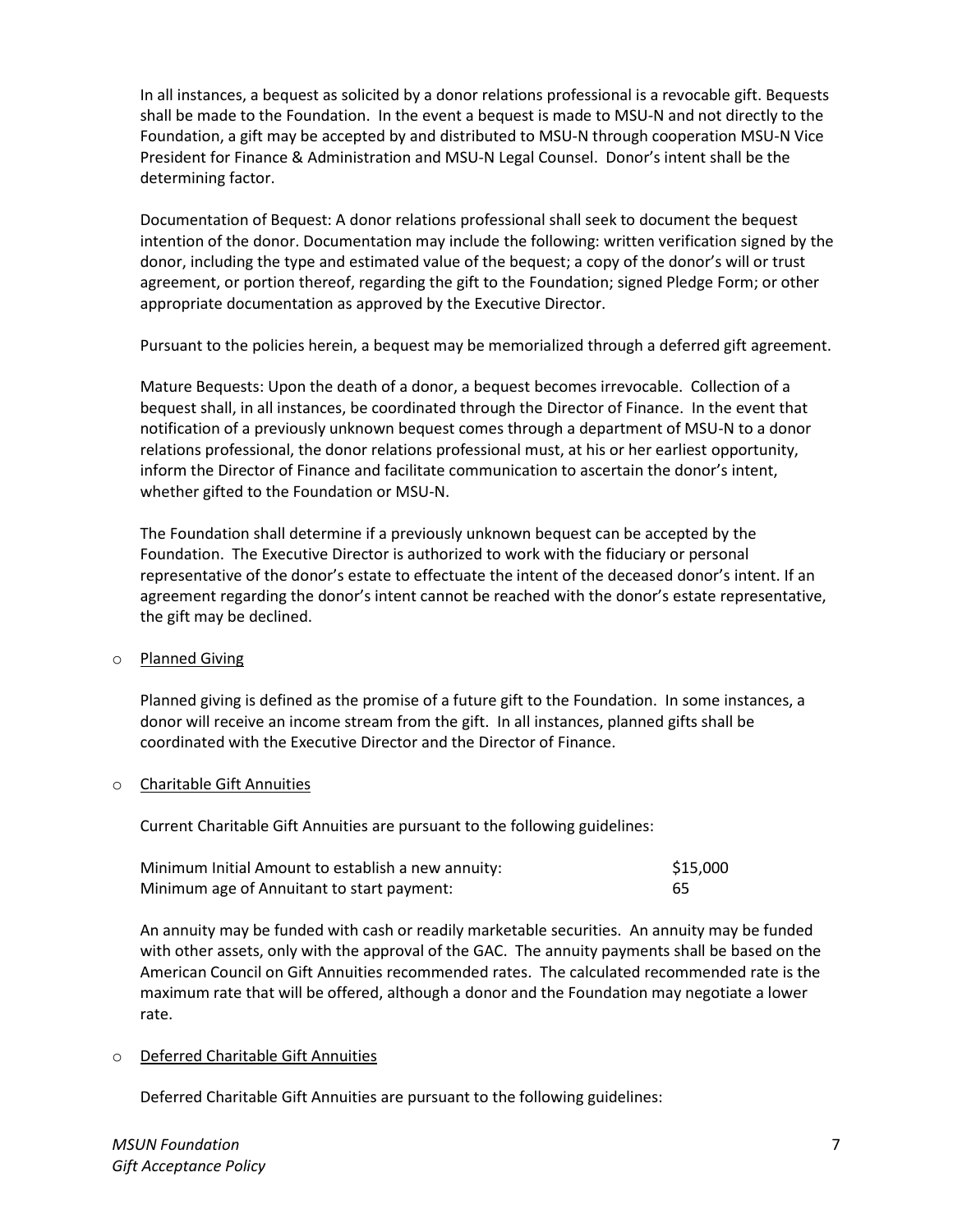| Minimum Initial Amount to establish a new annuity:  | \$1000  |
|-----------------------------------------------------|---------|
| Minimum age of Annuitants to start payment:         | 65      |
| Minimum number of years to defer start of payments: | 5 years |

An annuity may be funded with cash or readily marketable securities. An annuity may be funded with other assets, only with the approval of the GAC. The annuity payments shall be based on the American Council on Gift Annuities recommended rates. The calculated recommended rate is the maximum rate that will be offered, although a donor and the Foundation may negotiate a lower rate.

#### o Endowments

Minimum amount to create an endowment: \$10,000 Minimum amount to establish an endowment (first contribution): \$500 Endowment must hit \$10,000 within 5 years A 5% service fee will be taken once \$10,000 is achieved Above criteria took effect in 2020 and does not apply to existing endowments If not endowed to \$10,000 in 5 years, the GAC and Executive Director will review funds and work with the donor (if they can be contacted) to assess the endowment and next steps.

#### o Trusts

A gift of a trust interest may be accepted if the Foundation is named as the trustee, beneficiary, remainderman or any combination thereof. The Foundation offers and accepts all variations of Charitable Trusts. In the event that the Foundation is named trustee, the following management policies shall apply:

Charitable Remainder Annuity Trust (CRAT) Minimum Trust Amount: \$25,000 Minimum Age of Life Income Recipient: 65 Maximum Number of Lives: Two Maximum Number of Income Recipients: Two Required to be paid to MSU-NAF 51% Maximum Payout Rate: 7.5%

Charitable Remainder Unitrust (CRUT) Minimum Trust Amount: \$25,000 Minimum Age of Life Income Recipient: 65 Maximum Number of Lives: Two Maximum Number of Income Recipients: Two Required to be paid to MSU-NAF 51% Maximum Payout Rate: 7%

Charitable Lead Annuity Trust (CLAT) Minimum Trust Amount: \$50,000 Minimum of Annual Annuity Percentage Required to be paid to MSU-NAF: 51% Maximum Term: 20 Years

*MSUN Foundation* 8 *Gift Acceptance Policy*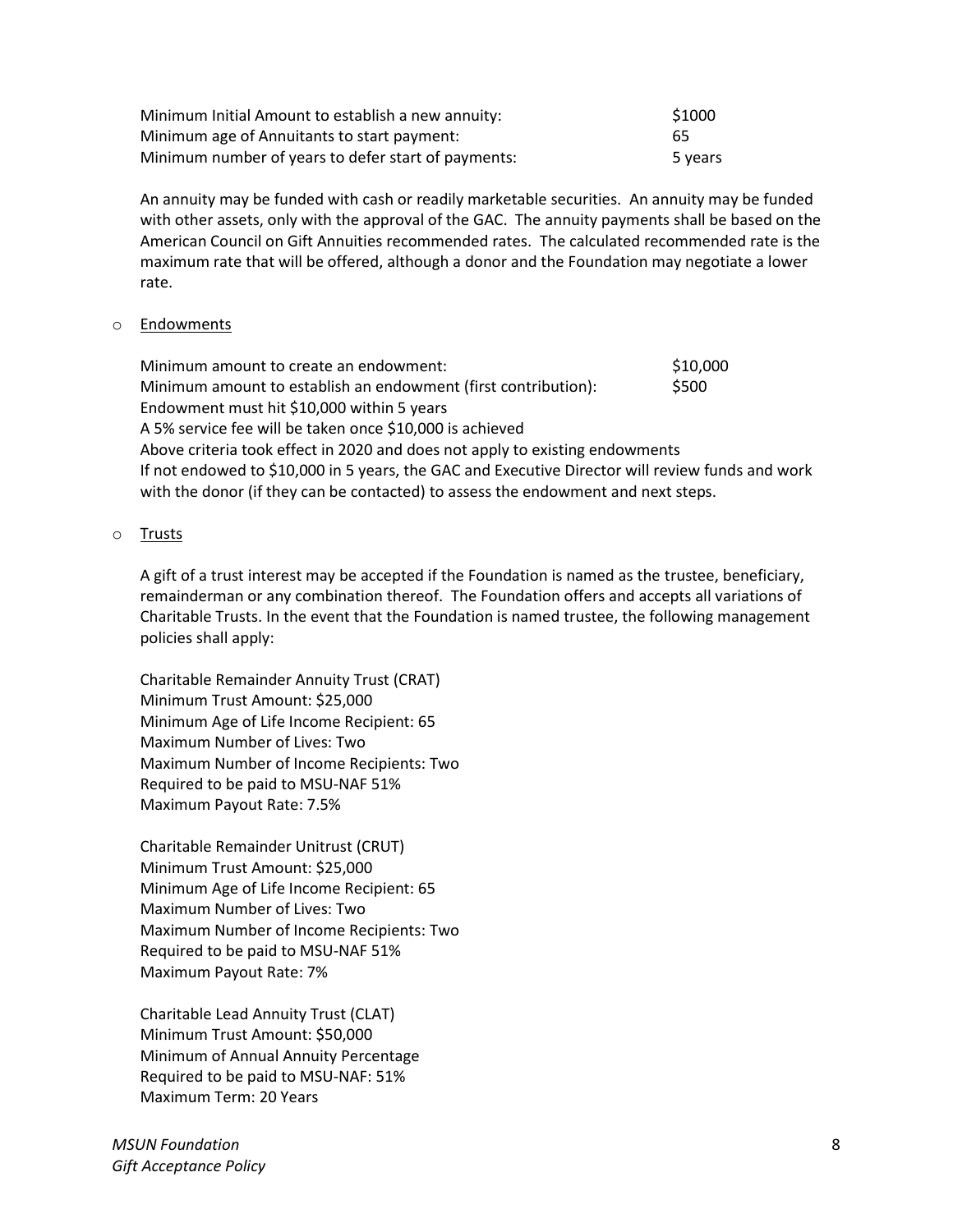Charitable Lead Unitrust (CLUT) Minimum Trust Amount: \$50,000 Minimum Annual Unitrust Percentage Required to be paid to MSU-NAF 51% Maximum Term: 20 Years

#### **5.0 GIFT ACCEPTANCE COMMITTEE**

The GAC shall consist of the Foundation Executive Director, Director of Finance, Board Chair, and Finance Committee Chair. The GAC may add additional members as necessary and may seek the advice of third parties and other professionals in reviewing gifts. Any action taken by the GAC with regard to the acceptance or non‐acceptance of proffered gifts shall be documented and well‐supported.

## **6.0 GIFTS TO MONTANA STATE UNIVERSITY-NORTHERN**

Although the University's policy relating to the acceptance and processing of gifts states that the Foundation is the entity to which gifts should be made, from time to time gifts are directly made to or received by MSU-N. When this occurs, the University's policy and procedures control rather than the procedures set forth herein. [\(http://www.msun.edu/admin/policies/800/807-2.aspx\)](http://www.msun.edu/admin/policies/800/807-2.aspx)

In these instances, the Foundation will work cooperatively with MSU-N to ensure that the donor is properly recognized. However, the Foundation cannot provide tax receipts for gifts made directly to MSU-N. The burden of accepting, tax receipting, and acknowledging the gift rests solely with the MSU-N recipient. To facilitate timely and accurate recognition of the donor within the Foundation's records, the MSU-N recipient or appropriate designee must complete the MSU-Northern Gift Reporting Form and forward it to the Foundation, as well as gift documentation (canceled check, bill of lading, invoice, etc.).

Recognition of donors who make gifts directly to MSU-N shall be in the form of soft or recognition credit.

# **7.0 ASSOCIATION WITH OUTSIDE ADVISORS**

Although the vast majority of gifts and associated gift structures will be considered, developed, and reviewed by the donor, the donor's professional advisors, and the Foundation staff and its representatives, situations may arise which require additional outside professional support. The Foundation expressly reserves the right to associate with qualified outside advisors including, but not limited to, attorneys, financial advisors, tax professionals, real estate professionals (agents, brokers, and appraisers), tangible property appraisers, and environmental analysts. To effectively engage such professionals and garner timely analyses, such associations will occur with or without prior disclosure to or authorization from the donor. Without restricting the Foundation's ability to seek additional assistance, situations in which qualified outside advisors may be retained include, but are not limited to, the following:

- Confidential review of proffered stocks or securities, such as closely held stock and securities subject to buy-sell agreements or other restrictions;
- Confidential review of gifts governed or controlled by contracts or legal documents beyond the purview of the Foundation staff, officers or representatives;